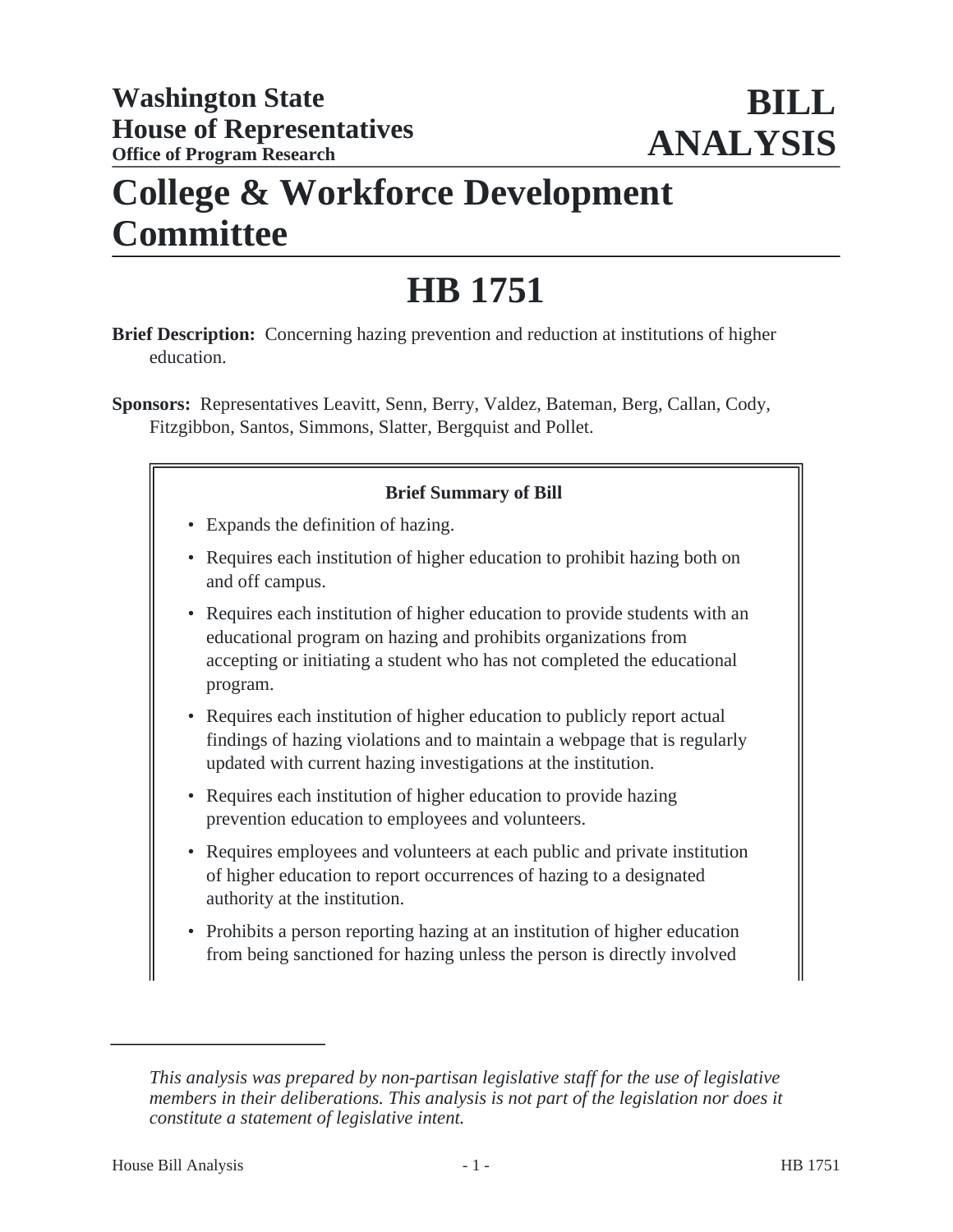in the reported act.

• Requires social fraternity and sorority organizations to notify an institution before opening or reopening a local chapter, to notify the institution when it implements a hazing investigation, and to certify to the institution that all of the organization's websites contain a full list of hazing violations against the local chapter within the last five years.

## **Hearing Date:** 1/13/22

**Staff:** Elizabeth Allison (786-7129).

## **Background:**

The definition of hazing includes any method of initiation into a student organization or living group that causes bodily danger or physical harm, or serious mental or emotional harm to a person attending a public or private institution of higher education or any other postsecondary educational institution.

Hazing is prohibited at public and private institutions of higher education or any other postsecondary educational institution in Washington. A person who participates in hazing forfeits any entitlement to state-funded grants, scholarships, or awards for a period of time determined by the institution, and any organization, association, or student living group that knowingly permits hazing is deprived of any official recognition or approval granted by the institution.

#### **Summary of Bill:**

#### Hazing Definition.

The definition of hazing is expanded to apply to athletic teams in addition to student organizations and living groups. It includes any act committed as part of person's recruitment, pledging, admission into, or affiliation with an athletic team, student organization, or living group in addition to initiation into such groups. The definition specifies that causing, directing, coercing, or forcing a person to consume any food, liquid, alcohol, drug, or other substance which subjects the person to risk of harm, regardless of the person's willingness to participate, is considered hazing.

## Hazing Violations Report and Webpage.

Public and private institutions of higher education (institutions) must prohibit hazing both on and off campus in their codes of conduct. Beginning with the fall 2022 academic term, each institution must provide students and their legal guardians with an educational program on hazing and the dangers of hazing, as well as the institution's prohibition on hazing. Institutions must offer at least one opportunity for students to complete the educational program at new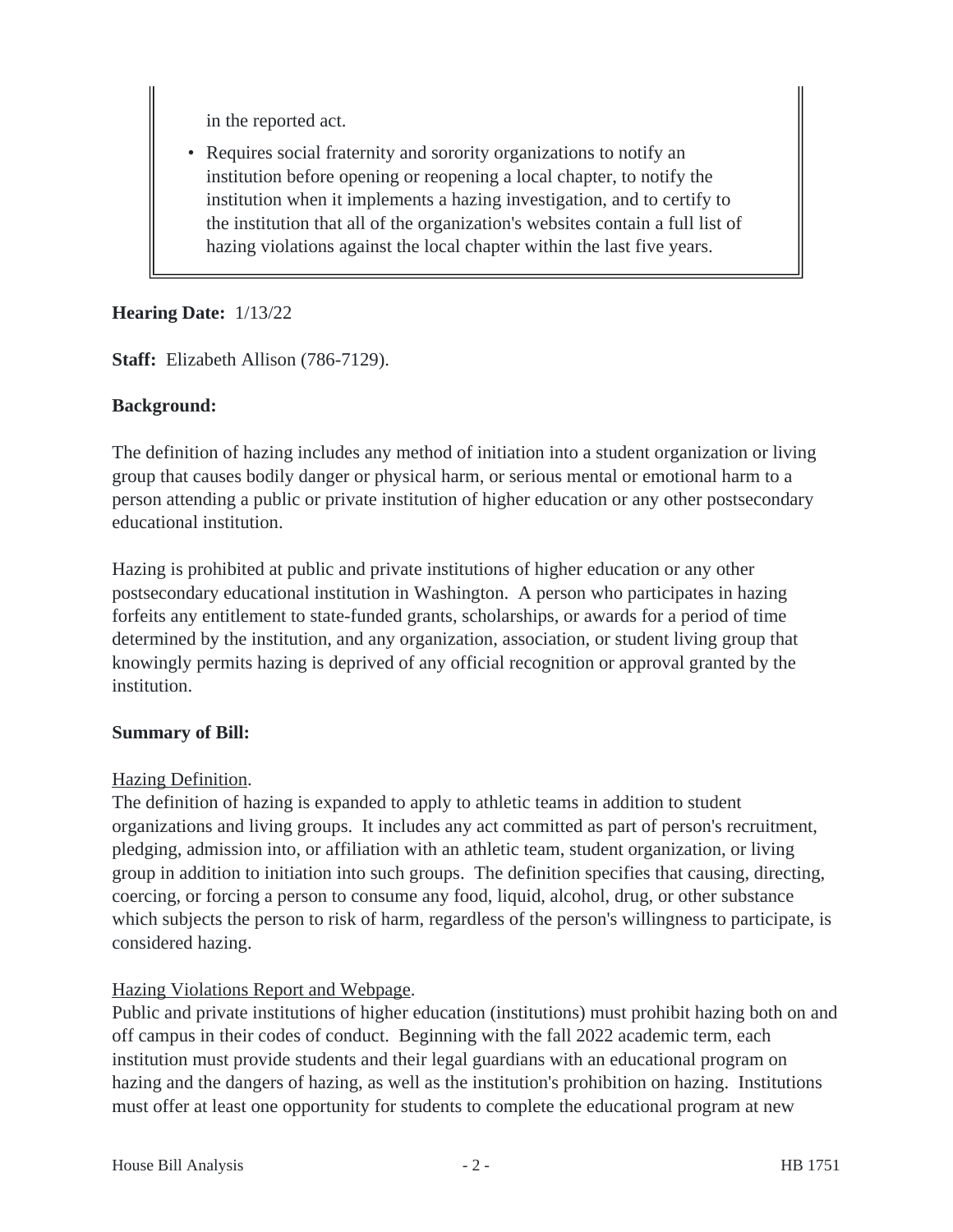student orientation and must verify students' completion of the program. Student organizations, athletic teams, and living groups may not initiate or accept any person who has not attended the educational program. The educational program may be offered in-person or electronically.

Beginning with the 2022-2023 academic year, each institution must maintain and publicly report actual findings of hazing violations by any student organization, athletic team, or living group. Hazing violations include violations of the institution's code of conduct, antihazing policies, or state or federal laws relating to hazing or offenses related to alcohol, drugs, or sexual or physical assault. The report must include:

- the name of the student organization, athletic team, or living group;
- the date the investigation was initiated;
- the date on which the investigation ended with a finding that a violation occurred;
- a description of the incident;
- the details of the sanctions imposed; and
- the date the student organization, athletic team, or living group was charged with a violation.

The report must not include include any personal or identifying information of individual students and is subject to the requirements of the federal Family Education Rights and Privacy Act (FERPA). Institutions must maintain reports for five years and post them on their respective websites 45 calendar days before the start of the fall academic term and 10 days before the start of all other academic terms.

In addition to the report, institutions must maintain a webpage that is regularly updated with current investigations into hazing, alcohol, drug, or sexual or physical assault violations by any student organization, athletic team, or living group.

#### Duty to Report Hazing.

Beginning in the fall 2022 academic term, each institution must provide hazing prevention education to each employee and volunteer at the institution, either in person or electronically. The training shall be provided annually for each employee and before the start of the next academic term for new employees. Employees and volunteers who have witnessed hazing or have reasonable cause to believe that hazing has or will occur must report such information to a designated authority at the institution. A person reporting hazing in good faith may not be sanctioned or punished for hazing unless the person is directly engaged in the planning, directing, or act of hazing reported. A person is not prohibited from independently reporting hazing or suspected hazing activity to law enforcement.

#### Social Fraternity and Sorority Organizations.

Social fraternity and sorority organizations (organizations) must notify institutions before chartering, rechartering, opening, or reopening a local chapter at the institution and must notify the institution when the organization instigates a hazing investigation of a local chapter. Beginning in the 2022 fall academic term, organizations seeking to obtain or maintain registration with any institution in Washington must certify in writing and provide weblinks that